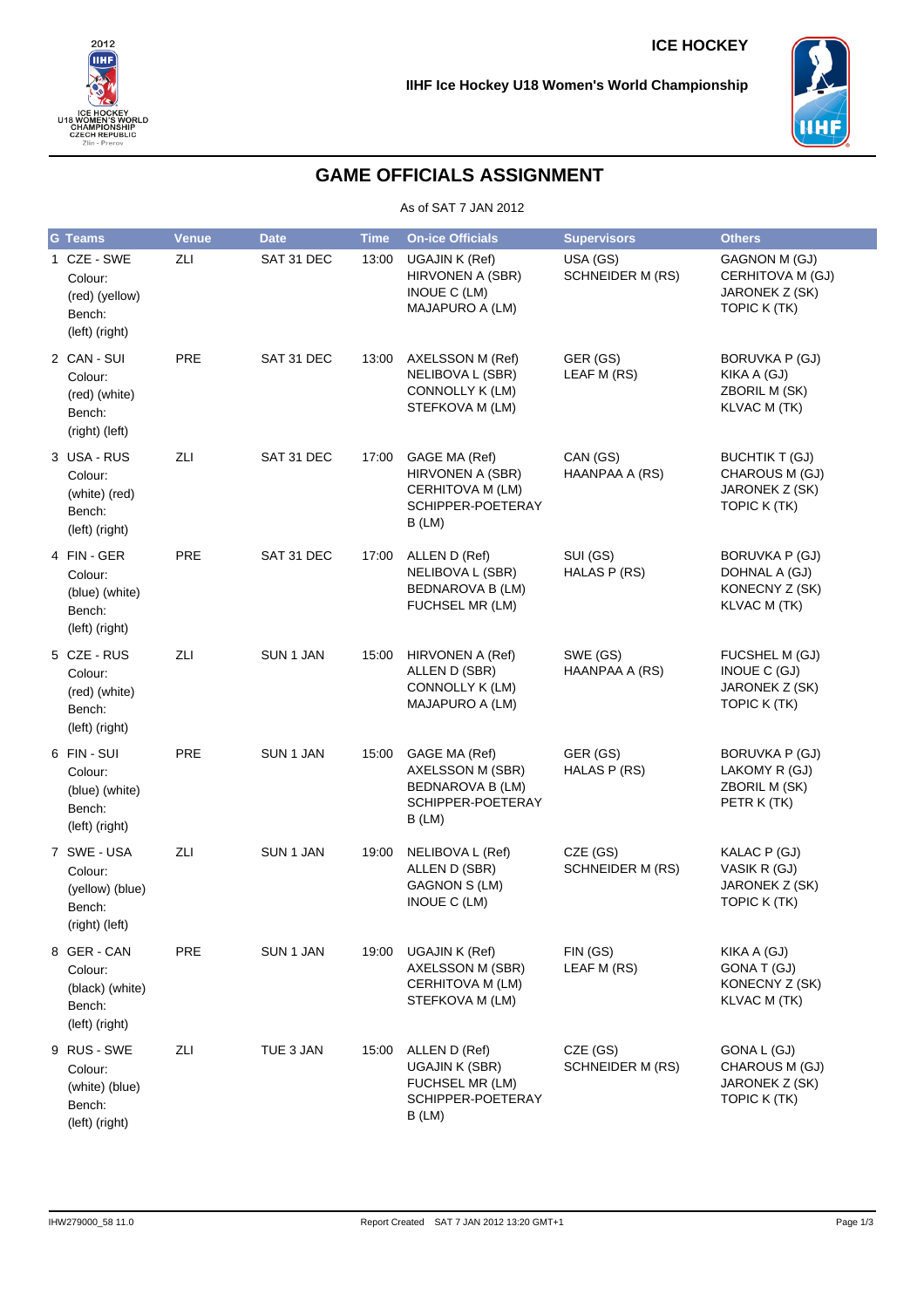## **ICE HOCKEY**



### **IIHF Ice Hockey U18 Women's World Championship**



| <b>G</b> Teams                                                             | <b>Venue</b> | <b>Date</b> | <b>Time</b> | <b>On-ice Officials</b>                                                                | <b>Supervisors</b>                             | <b>Others</b>                                                                 |
|----------------------------------------------------------------------------|--------------|-------------|-------------|----------------------------------------------------------------------------------------|------------------------------------------------|-------------------------------------------------------------------------------|
| <b>10SUI - GER</b><br>Colour:<br>(red) (white)<br>Bench:<br>(right) (left) | <b>PRE</b>   | TUE 3 JAN   | 15:00       | HIRVONEN A (Ref)<br>GAGE MA (SBR)<br>INOUE C (LM)<br>STEFKOVA M (LM)                   | FIN (GS)<br>LEAF M (RS)                        | LAKOMY R (GJ)<br>KIKA A (GJ)<br>KONECNY Z (SK)<br><b>BORUVKOVA P (TK)</b>     |
| 11 USA - CZE<br>Colour:<br>(white) (red)<br>Bench:<br>(left) (right)       | ZLI          | TUE 3 JAN   | 19:00       | AXELSSON M (Ref)<br><b>UGAJIN K (SBR)</b><br><b>GAGNON S (LM)</b><br>MAJAPURO A (LM)   | SWE (GS)<br>HAANPAA A (RS)                     | FUCHSEL M (GJ)<br>SHIPPER-POETERAY<br>B(GJ)<br>JARONEK Z (SK)<br>TOPIC K (TK) |
| 12 CAN - FIN<br>Colour:<br>(red) (white)<br>Bench:<br>(right) (left)       | <b>PRE</b>   | TUE 3 JAN   | 19:00       | NELIBOVA L (Ref)<br>GAGE MA (SBR)<br><b>BEDNAROVA B (LM)</b><br>CONNOLLY K (LM)        | SUI (GS)<br>HALAS P (RS)                       | LAKOMY R (GJ)<br>KIKA A (GJ)<br>ZBORIL M (SK)<br>KLVAC M (TK)                 |
| 13 SWE - FIN<br>Colour:<br>(yellow) (blue)<br>Bench:<br>(right) (left)     | ZLI          | WED 4 JAN   | 15:00       | ALLEN D (Ref)<br>UGAJIN K (SBR)<br>CONNOLLY K (LM)<br>FUCHSEL MR (LM)                  | ROSSIT (GS)<br>LEAF M (RS)                     | <b>BUCHTIK T (GJ)</b><br>SISKA M (GJ)<br>JARONEK Z (SK)<br>TOPIC K (TK)       |
| 14 SUI - RUS<br>Colour:<br>(red) (white)<br>Bench:<br>(right) (left)       | PRE          | WED 4 JAN   | 17:00       | NELIBOVA L (Ref)<br>AXELSSON M (SBR)<br>CERHITOVA M (LM)<br>SCHIPPER-POETERAY<br>B(LM) | van RIJSWIJK R (GS)<br><b>SCHNEIDER M (RS)</b> | LAKOMY R (GJ)<br>BORUVKA P (GJ)<br>ZBORIL M (SK)<br>PETR K (TK)               |
| 15 GER - CZE<br>Colour:<br>(white) (red)<br>Bench:<br>(right) (left)       | ZLI          | WED 4 JAN   | 19:00       | GAGE MA (Ref)<br>HIRVONEN A (SBR)<br>GAGNON S (LM)<br>INOUE C (LM)                     | USA (GS)<br>HAANPAA A (RS)                     | FUCHSEL M (GJ)<br>CONNOLLY K (GJ)<br>JARONEK Z (SK)<br>TOPIC K (TK)           |
| 16USA - GER<br>Colour:<br>(white) (black)<br>Bench:<br>(left) (right)      | ZLI          | FRI 6 JAN   | 15:00       | HIRVONEN A (Ref)<br>NELIBOVA L (SBR)<br>MAJAPURO A (LM)<br>SCHIPPER-POETERAY<br>B (LM) | SWE (GS)<br>HALAS P (RS)                       | <b>BUCHTIK T (GJ)</b><br>CHAROUS M (GJ)<br>JARONEK Z (SK)<br>TOPIK K (TK)     |
| 17 RUS - SUI<br>Colour:<br>(white) (red)<br>Bench:<br>(left) (right)       | PRE          | FRI 6 JAN   | 15:00       | AXELSSON M (Ref)<br>ALLEN D (SBR)<br>CERHITOVA M (LM)<br>INOUE C (LM)                  | van RIJSWIJK R (GS)<br><b>SCHNEIDER M (RS)</b> | KIKA A (GJ)<br>BORUVKA P (GJ)<br>KONECNY Z (SK)<br>KLVAC M (TK)               |
| 18 CAN - SWE<br>Colour:<br>(red) (yellow)<br>Bench:<br>(left) (right)      | ZLI          | FRI 6 JAN   | 19:00       | <b>UGAJIN K (Ref)</b><br>NELIBOVA L (SBR)<br>BEDNAROVA B (LM)<br>STEFKOVA M (LM)       | ROSSIT (GS)<br>HAANPAA A (RS)                  | <b>BUCHTIK T (GJ)</b><br>GONA L (GJ)<br>JARONEK Z (SK)<br>TOPIC K (TK)        |
| 19 FIN - CZE<br>Colour:<br>(blue) (white)<br>Bench:<br>(left) (right)      | <b>PRE</b>   | FRI 6 JAN   | 19:00       | GAGE MA (Ref)<br>ALLEN D (SBR)<br>FUCHSEL MR (LM)<br>GAGNON S (LM)                     | van RIJSWIJK R (GS)<br>LEAF M (RS)             | CONNOLLY K (GJ)<br>INOUE C (GJ)<br>ZBORIL M (SK)<br><b>BORUVKA P (TK)</b>     |